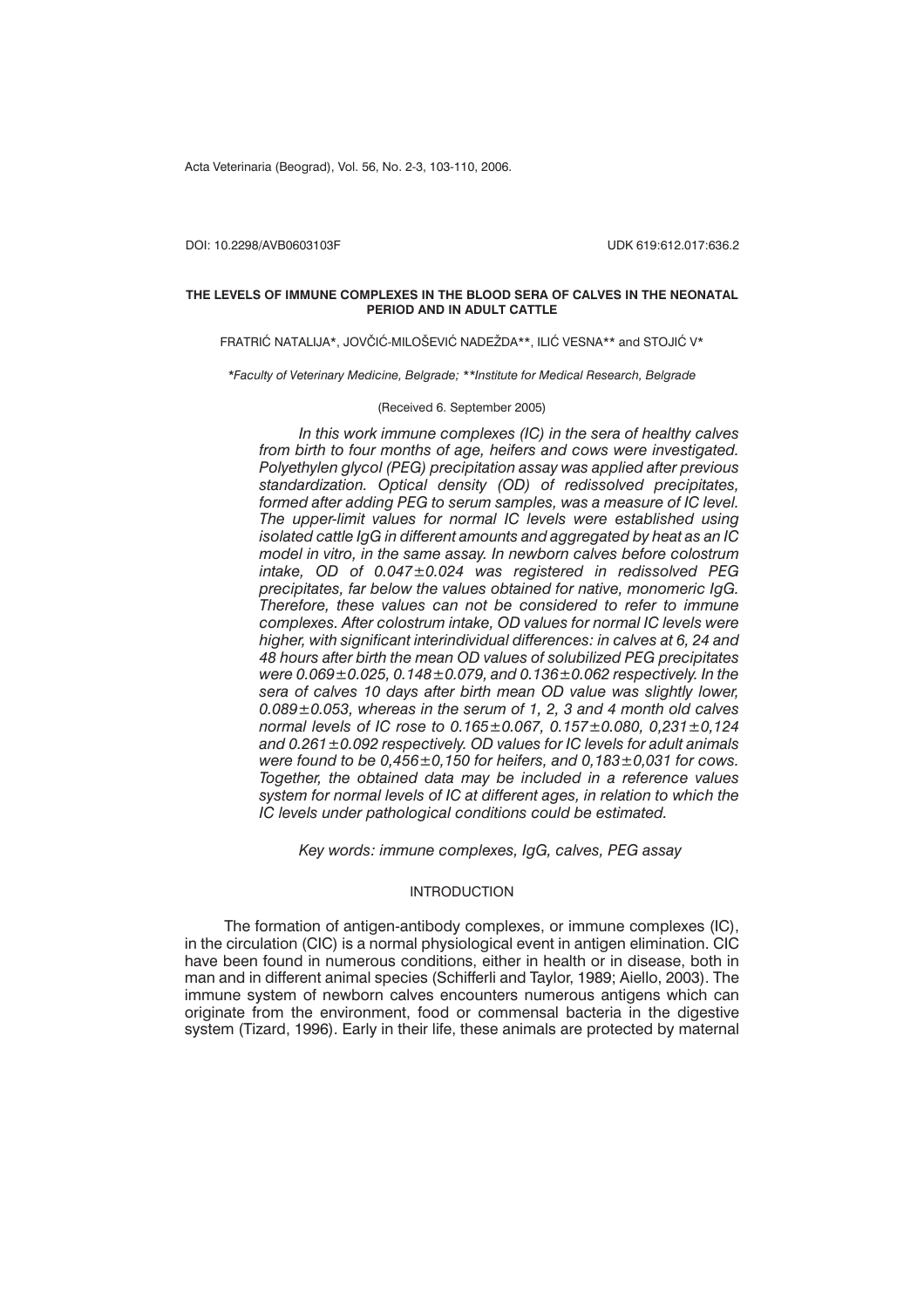immunoglobulins (antibodies) passively transferred from colostrum, and later by antibodies endogenously produced (Weaver *et al*., 2000). Irrespective of their origin, immunoglobulin isotypic variants, particularly IgG subclasses, are differently distributed in the calves sera (Butler, 1986), and their capacity to form immune complexes has not been appreciated yet. It, however, might be of relevance since immune complexes can act as stimulators or inhibitors of various immune reactions, by virtue of their capacities to interact (via immunoglobulin component in IC) with B and T lymphocytes, as well as with many other cells of the immune system (Theophilopoulos and Dixon, 1979; Abbas i Lichtman, 2002). Transfered from the colostrum to the calves' blood serum, immune complexes have been found to express immunosuppressive features (Kilshow and Slade, 1981; Brzezinska-Slebodzinska and Slebodzinski, 1982; Morgan *et al*., 1989).

The aim of this work was to investigate whether and when immune complexes appear in the blood sera of calves, from birth to four months of age. Heifers and cows were also included in the study. For IC detection a test was used (Ha{kova *et al*., 1978), which is based on selective precipitation of immune complexes in the presence of high-molecular polyethylene glycol (PEG test).

#### MATERIAL AND METHODS

*Animals.* Thirteen healthy Holstein-Friesian calves from birth to 4 months of age, nine heifers (12-18 months of age) and nine cows (one month after calving) from the farm "Kovilo 2", PK Belgrade. were included in this study.

*Blood samples*. Blood was taken from the jugular vein of the calves immediately after birth, before colostrum intake (0 hrs), and then 6, 24, and 48 hours after birth, and at 10 days, 1, 2, 3 and 4 months of age. Blood was collected from heifers, 12-18 months old and from 9 cows one month after calving. Serum was separated after spontaneous coagulation of blood at room temperature, and centrifugation at 3000 rpm.

*Immune complexes detection*. Immune complexes were detected by polyethylene glycol (PEG) precipitation assay (Nikolić *et al.*, 1981). PEG (MW 6000, 3% w/v) was added to the serum samples, and after 2 hours of incubation at 4<sup>o</sup>C, the precipitated proteins were redissolved in distilled water. Optical density (OD) of the redissolved PEG precipitate was read at 350 nm, with a Ultrospec 3300 spectrophotometer (Amershem Bioscience).

*Standardization of the procedure for IC detection*. Heat aggregated bovine serum IgG was used as IC standard. IgG was isolated from a mixture of bovine sera by Rivanol/Ammonium sulphate method (Heide and Haupt, 1964). Rivanol soluble IgG in different concentrations (0.150-5.0 g/L of range) was aggregated by exposing the samples to a temperature of 63<sup>o</sup>C for 10 minutes (Nikolić *et al.*, 1983). Aggregates were precipitated by 3% PEG, under the conditions applied for IC detection. The optical density (OD) values of redissolved precipitates were used for the standard curve construction. Native isolated IgG in different concentrations served as a control.

*Statistical analysis*. The results are expressed as the mean and standard deviation, for each group of calves.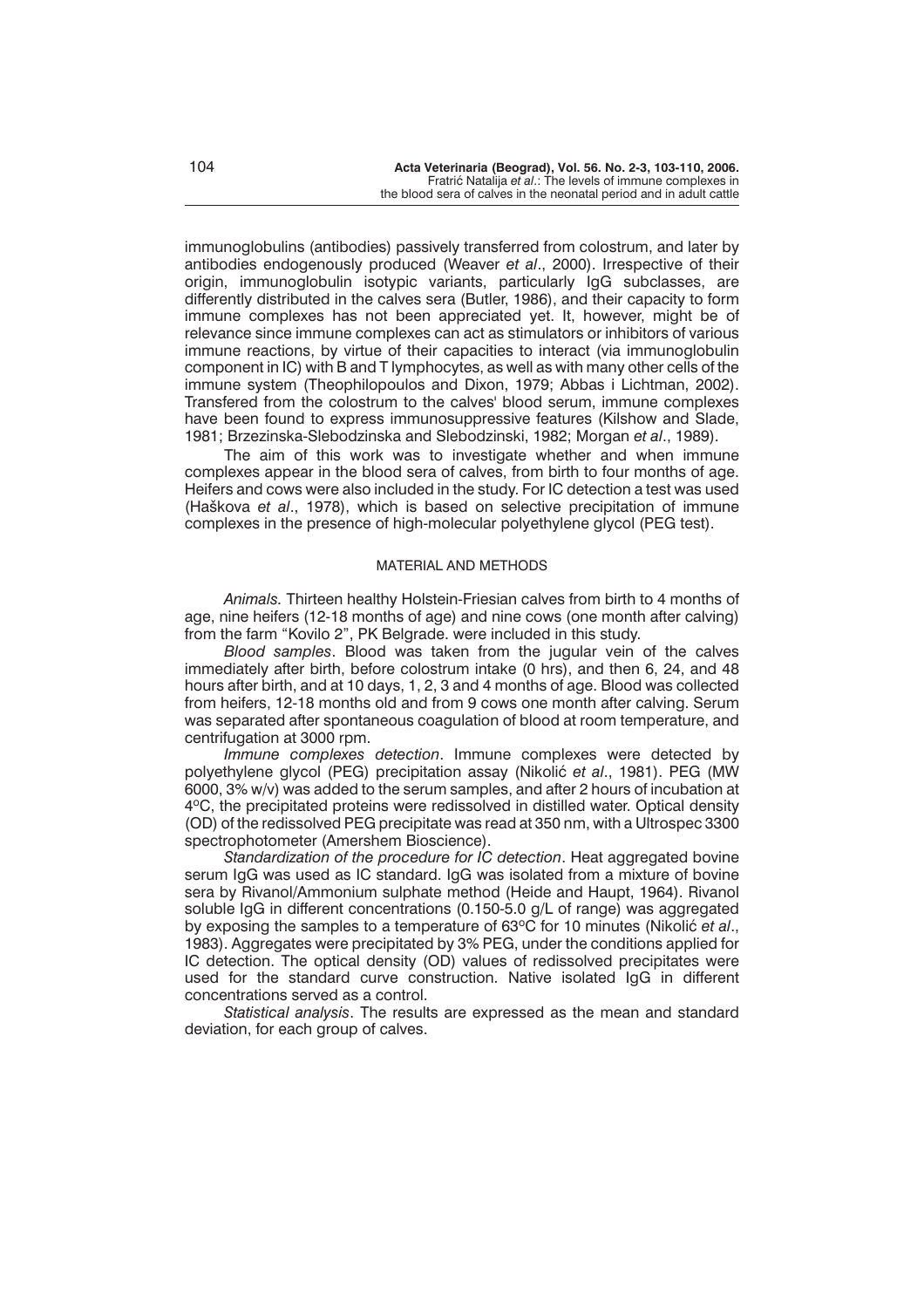#### **RESULTS**

*Standardization of PEG test system.* The relationship between OD of redissolved PEG precipitates of heat aggregated IgG (AGG) and IgG concentration in the heated samples is shown in Figure 1. Higher concentration of IgG in the heated samples was shown to be followed by the higher levels of AGG precipitated by PEG. Such linearity was not observed in the native, nonaggregated IgG. The OD value of 0.605 (0.3 g/L AGG), calculated as the mean of all AGG and native IgG OD values, was considered as an upper limit value for normal serum IC level. The reference interval for normal level of IC was 15  $\mu q/mL$ to 300 µg/mL of AGG equivalents.



Figure 1. The effect of increasing amounts of IgG on IgG aggregates formation

*PEG precipitated IC in calves sera*. PEG precipitates were prepared from the sera of calves before colostrum intake (0 hour), and then at  $6<sup>th</sup>$ , 24<sup>th</sup>, 48<sup>th</sup> hour, 10<sup>th</sup> day, 1, 2, 3 and 4 months of age. The results are shown in Figure 2. The OD values of redissolved PEG precipitates were extremely low for newborn calves before colostrum intake, and did not deviate from the values obtained for native, monomeric IgG. Therefore, the mean OD value (0.047±0.024) obtained for this group is not taken as to refer to immune complexes. In relation to this mean value, as well as to that of native IgG, the OD values of PEG precipitates were found to be higher for all other aged groups of calves. Although remained within the range of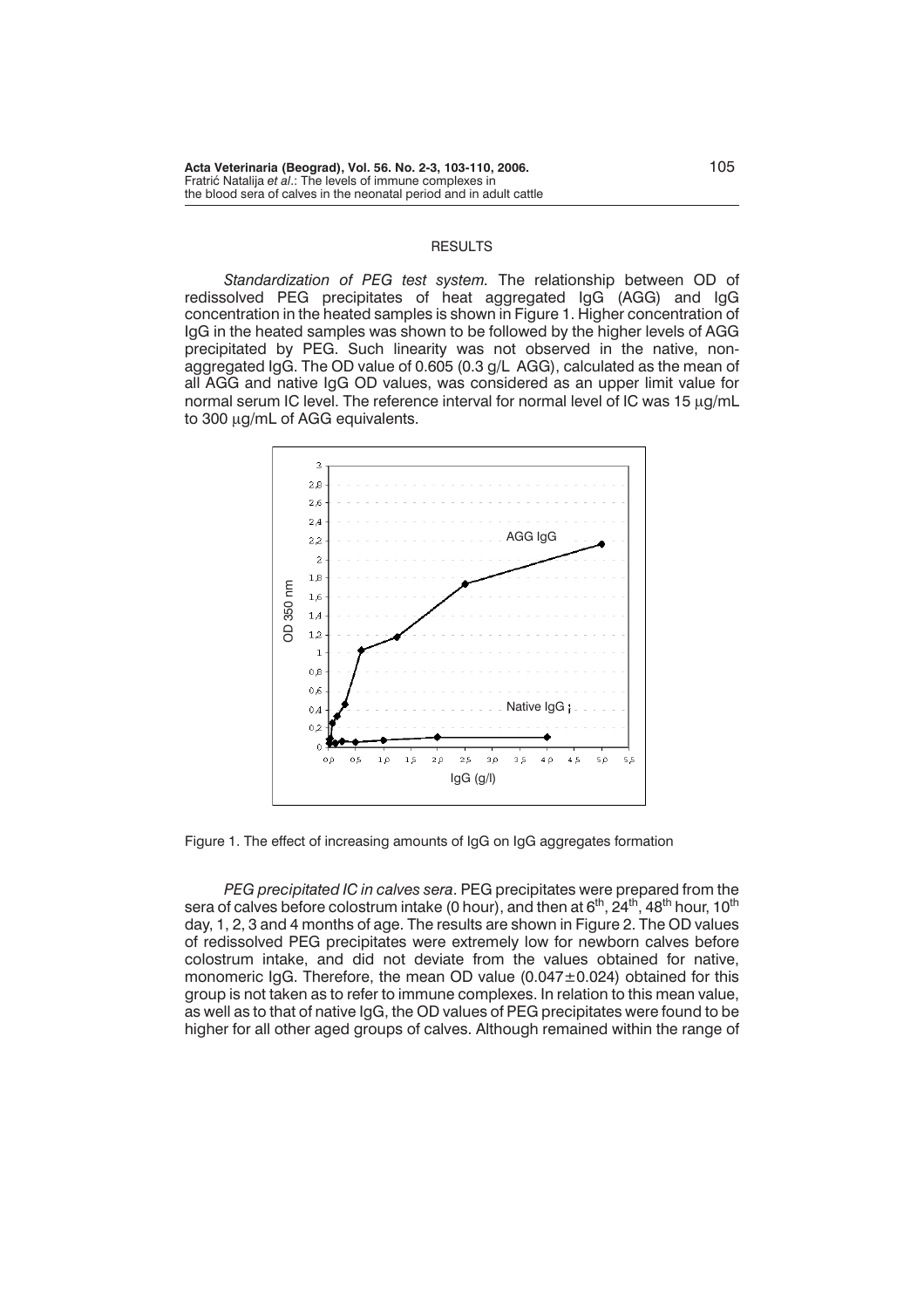AGG, OD values which reflect the normal levels of IC, protein content of PEG precipitates was shown to fluctuate: it increased slowly after colostrum intake, up to the 48<sup>th</sup> hour, fell on the 10<sup>th</sup> day, and then increased again, continuously, up to 4 months of age (Fig 2).



Figure 2. The level of IC, measured by the protein content of PEG precipitates, in the sera of calves from birth to four months of age

The highest level of PEG precipitable IC was detected in heifers, when compared with other groups. The IC levels in cow sera were shown to be lower than those found in heifers and calves of 1 to 4 months of age (Fig 3). The IC levels



Figure 3. The level of IC, measured by the protein content of PEG precipitates, in the sera of heifers and cows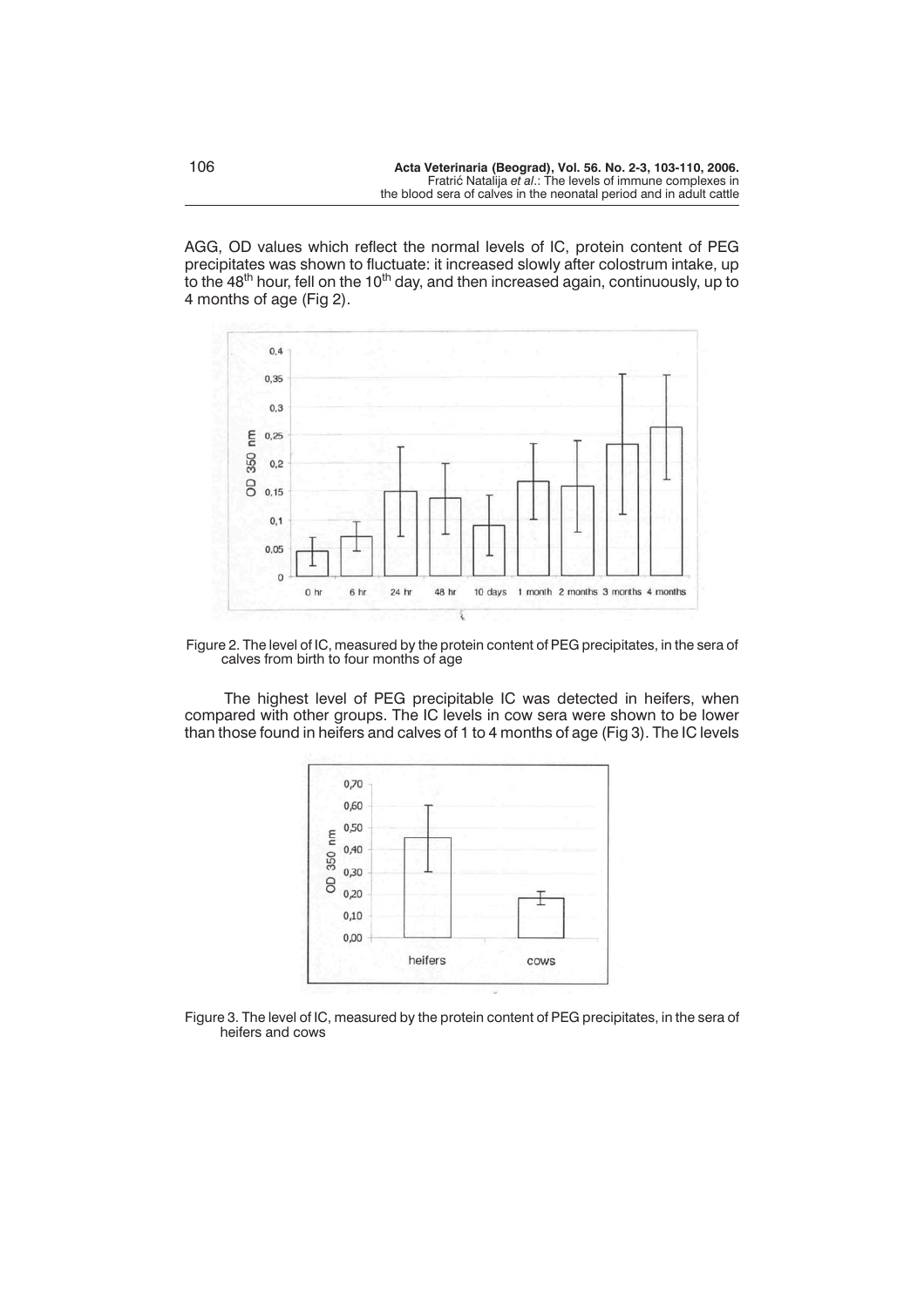in both heifers and cows were below the values established as increased IC values in the control system. Thus, the obtained average values for the level of IC in the sera of adult animals can be considered as normal.

#### **DISCUSSION**

There is no single or universal method suitable for the identification of all sizes and all types of immunoglobulin components that make up the immune complexes participating in bovine immune reactions. We used PEG assay for the detection of IC in calves sera, because it allows both the quantification of CIC and the analyses of the composition of PEG precipitable material. PEG is known to precipitate high molecular weight IC, while only very small amounts, if any, of immunoglobulin monomers precipitate in the pellet. Due to the finding that calves' as well as cattle's IgG isolated from the serum and aggregated by heat were PEG precipitable, we considered PEG assay as adequate for the detection of immunocomplexed IgG, at different time points during the early life of calves, and in adult animals.

The data obtained in this work showed that immediately after birth calves had not IC in their sera. The OD values of solubilized PEG precipitates were below the values obtained for normal, non-aggregated IgG, and can not be considered as to refer to IC. The immunochemical analyses of PEG precipitates, which did not reveal any fraction reactive with anti-IgG antibodies (data not shown), confirm that newborn calves have not immuno-complexed IgG. Due to the fact that newborn calves are agammaglobulinemic, this finding seems to be logical. Neverthelees, the OD values of PEG precipitates obtained for this group of calves (mean±2SD) may be perhaps used as a parameter for comparison in a situation when increased values appear. Such values in calves' sera before colostrum intake can be viewed as a sign of intrauterine infection, and a parameter of clinical importance (Fratrić *et al.*, 1999).

OD values of PEG precipitates increased readily after colostrum ingestion, and rose continuously up to the 48<sup>th</sup> hour, suggesting the possible appearance of the IC in the calves' sera. The finding that the changes in the level of PEG precipitable serum proteins coincided with colostrum intake may be due to IC passively transferred by milk (Kilshaw i Slade, 1981; Archambault *et al*., 1988, Sato *et al*., 1990; Prosser *et al*., 1992). The possible significance of IC aquired in such a way is unclear. It has been supposed that IC composed of milk proteins can have an immunoregulatory function acting as specific immunosuppressors. The transitory autoimmunity to milk proteins and the transfer of milk protein IC from mother to offspring are considered to be a normal process in cattle (Kilshow and Slade, 1981).

On the 10<sup>th</sup> day, IC level measured by the protein content of PEG precipitates fell to values below those achieved during the colostral period. The decrease in CIC levels may be due to the catabolism of immunoglobulins or to a limited transport of milk proteins through the gut, in this period (Prosser *et al*., 1992; Goldman, 1993; Korhonen *et al*., 2000). This may be as well related to bacterial passage through the gut wall (Logan *et al*., 1974). Hence, colostrum can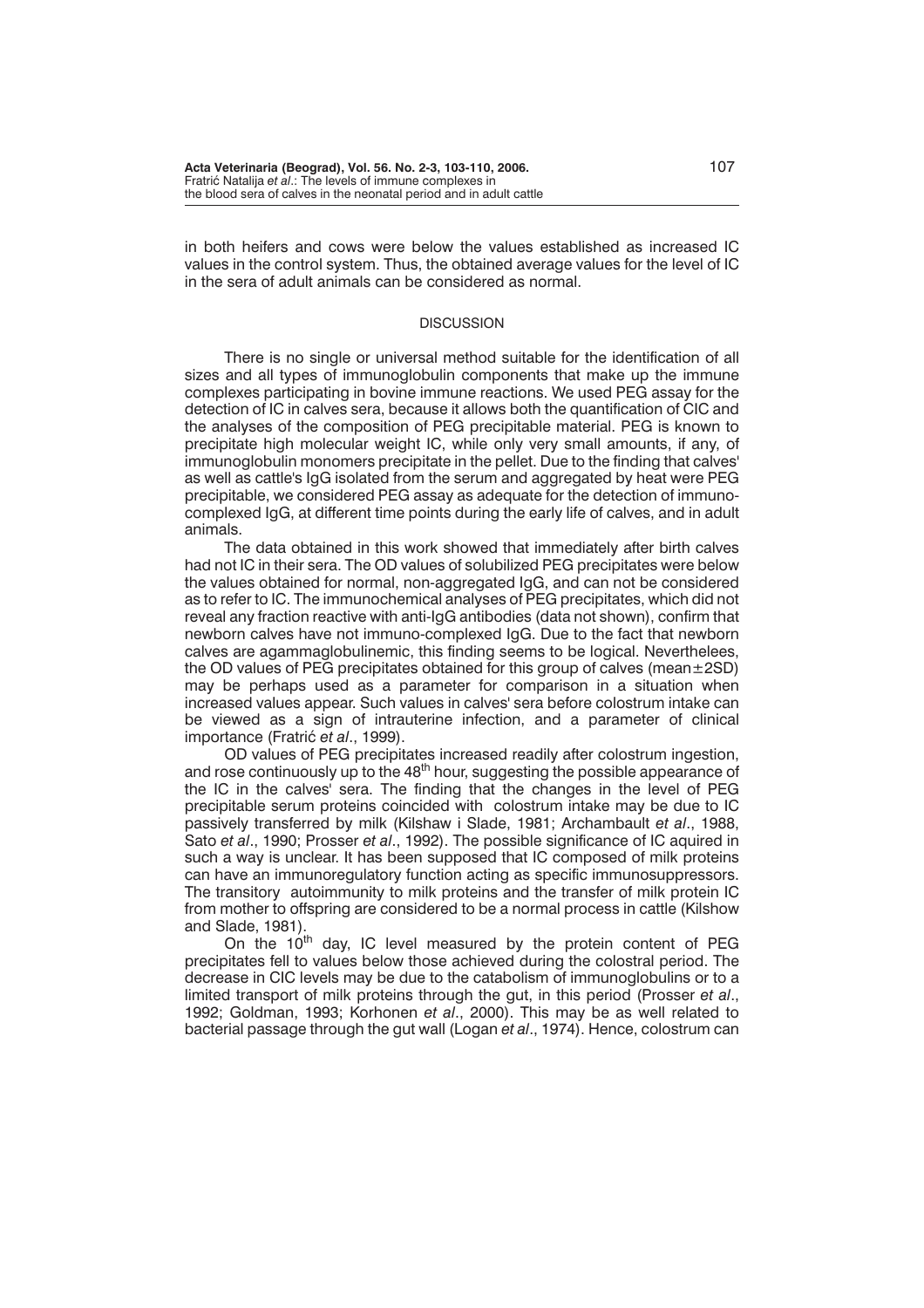represent in calves a "mechanical" barrier causing early gut closure (Jochims *et al*., 1994; Arthington *et al*., 2000). A trend of continuous increase in IC levels was evident in calves between 1–4 months of age, with the highest reached values during the  $4<sup>th</sup>$  month. However, those values were far below the values previously established as increased. Therefore, they can be considered as referent physiological values for IC levels in this age group of calves. The fact that these values were higher when compared with other age groups of calves is most probably due to the capability of the organism at that age to produce antibodies in response to different antigens. Our data (not shown) on the presence of IgG in PEG precipitates suggest that the obtained OD values are probably due to IC formed by immunoglobulins produced by the calves themselves. Others found a positive correlation between the level of IC and some of immunological parameters (serum immunoglobulin levels, autoantibodies etc) in the calves (Kishaw and Slade, 1981; Heckert *et al*., 1991).

The OD values for PEG precipitable IC in heifers and cows were below the values established as a lower limit value for increased IC level in the control system, and can be considered as physiological values for IC in these animals. These values were, however, significantly higher in heifers than in cows. Heifers have been found to have much higher levels of CIC than humans (Nikolić et *al*.,1981). The reason for this phenomenon is not clear. Hormonal changes which occur in this age period may affect the activity of the immune system, hence the possibility of a transient increase or drop of the immune reactivity. The level, size and composition of IC may change with time, following the distribution dynamics of different immunoglobulin isotypes, thus influencing the results of the assays used for IC detection.

There are a number of ruminant diseases (infectious, autoimmune, neoplastic) that could be associated with the elevated levels of pathological immune complexes in biological fluids. The detection of such complexes needs an assay practical for clinical laboratories. The results of our study indicate that PEG assay has a potential for detecting IC in the sera of calves and adult cattle. The assay enabled the reference intervals for IC (measured after precipitation by PEG) under physiological conditions to be established. However, due to the fact that PEG precipitates IC which have been found to be mainly heavy (>19S) or intermediate (8 to 19S) in size, smaller IC could remain out of the assay detection range.

ACKNOWLEDGEMENT:

This work was supported by the Ministry of Science and Enviromental Protection of Serbia.

Address for correspondence: Natalija Fratrić PhD Faculty of Veterinary Medicine Department of Physiology and Biochemistry Bul. Oslobođenja 18, 11000 Beograd Serbia and Montenegro e-mail:nataly@vet.bg.ac.yu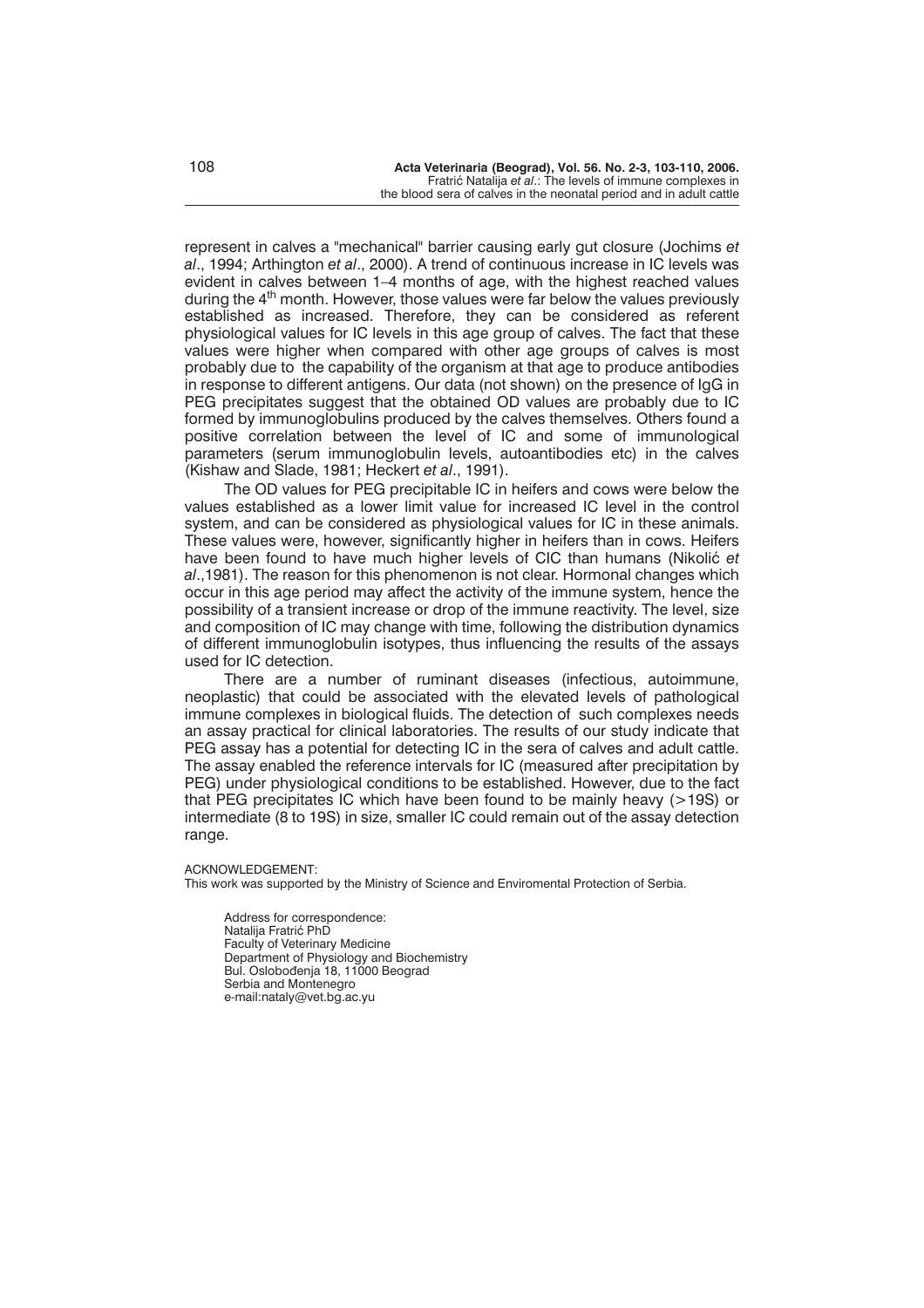#### **REFERENCES**

- 1. *Abbas AK, Lichtman AH,* 2002, Cellular and molecular immunology, W.B. Saunders Comp. Philadelphia-London-Toronto.
- 2. *Aiello SE,* editor, 2003, *Merck Veterinary Manual*, Chap. Immunopathologic Mechanisms, Merck & Co., Inc. Publ., Whitehause Station, NJ, USA, 571-82.
- 3. *Archambault D, Morin G, Elazhary Y, Roy RS, Joncas JH,* 1988, Immune response of pregnant heifers and cows to bovine rotavirus inoculation and passive protection to rotavirus infection in newborn calves fed colostral antibodies or colostral lymphocytes, *Am J Vet Res*, 49, 1084-91.
- 4. *Arthington JD, Cattel MB, Quingley JD,* 2000, Effect of dietary IgG source (colostrum, serum, or milkderived supplement) on the defficiency of Ig absorption in newborn Holstein calves, *J Dairy Sci,* 83, 1463-67.
- 5. *Brzezinska–Slebodzinska BE, Slebodzinski AB*, 1982, A combined polyethyleneglycol immunoglobulin precipitation with the serum protein determination as a routine clinical test for estimation of the immune and nutritional status in neonatal calves, *Br Vet J*, 138, 145-54.
- 6. *Butler JE*, 1986, Biochemistry and biology of ruminant immunoglobulins, *Prog Vet Microbiol Immunol*, 2, 1-53.
- 7. Fratrić N, Milošević-Jovčić N, Tošić LJ, Ilić V, Stijić V, 1999, Imunokompleksi u krvnom serumu novoro|ene teladi, *Zbornik prvog Simpozijuma iz oblasti veterinarske nauke i prakse, Zlatibor*, 52-5.
- 8. *Goldman AS*, 1993, The immune system of human milk: antimicrobial, antiinflammatory and immunomodulating properties, *Ped Infect Dis J*, 31, 36-7.
- 9. *Heckert RA*, *Saif LJ, Myers GW,* 1991, Mucosal and systemic isotype-specific antibody responses to bovine coronavirus structural proteins in naturally infected dairy calves, *Am J Vet Res,* 52, 852- 57.
- 10. *Heide K, Haupt H*, 1964, Darstellung noch nicht therapeutisch angewandter Plasma-proteine, *Behring Institut Mitteilungen*, 43, 161-93.
- 11. *Ha{kova V, Ka{lik J, Riha I, Matl I, Rovenski J*, 1978, Simple method of circulating immune complexes detectio in human sera by polyethylene glycol (PEG) precipitation, *Zeitschrift für Immunitäts Forschung*, 154, 399-406.
- 12. *Jochims K, Kaup FJ, Drommer W, Pickel M*, 1994, An immunoelectron microscopic investigation of colostral IgG absorption across the intestine of newborn calves, *Res Vet Sci*, 57, 75-80.
- 13. *Kilshaw PJ, Slade H*, 1981, Milk protein immune complexes in the cow and calf, *J Reprod Immunol*, 3, 227-36.
- 14. *Korhonen H, Marnila P, Gill HS*, 2000, Milk immunoglobulins and complement factors, *Br J Nutr*, 84, 75-80.
- 15. *Logan EF, Stenhouse A, Ormrod DJ, Penhale WJ,* 1974*,* The role of colostral immunoglobulins in intestinal immunity to enteric collibacillosis in the calf, *Res Vet Sci,* 17, 280-301.
- 16. *Morgan KL, Graham M, Miller BG, Bourne FJ*, 1989, Circulating lymphocytes, neutrophils and immune complexes in pigs after feeding, *Vet Immunol Immunopathol*, 21, 373-8.
- 17. Nikolić V, Tošić LJ, Milošević-Jovčić N, 1983, Heat aggregated soluble IgGs as circulating immune complexes (CIC) models, *Acta Veterinaria*, 33, 81-90.
- 18. Nikolić V, Živanović LJ, Stojić V, Vukotić M, 1981. The evaluation of some techniques for detection of circulating immune complexes (CIC) in cattle serum, *Acta Veterinaria*, 31, 205-12.
- 19. *Prosser CG, Eichler SJ, Farr VC, Davis SR*, 1992, Effect of colostrum intake on alpha-lactalbumin concentrations in serum of calves, *Res Vet Sci*, 53, 219-22.
- 20. *Sato S, Ogimoto K, Nakai Y*, 1990, Detection of bovine antibodies to the outer mambrane of ruminal *Bacteroides succinogenes* by enzyme-linked immunosorbent assay (ELISA), *Jpn J Vet Sci*, 52, 29-34.
- 21. *Schifferli JA, Taylor RP*, 1989, Physiological and pathological aspects of circulating immune complexes, *Kidney International*, 35, 993-1003.
- 22. *Theofilopoulos AN, Dixon FJ*, 1979, The biology and detection of immune complexes, *Adv Immunol*, 28, 89-220.